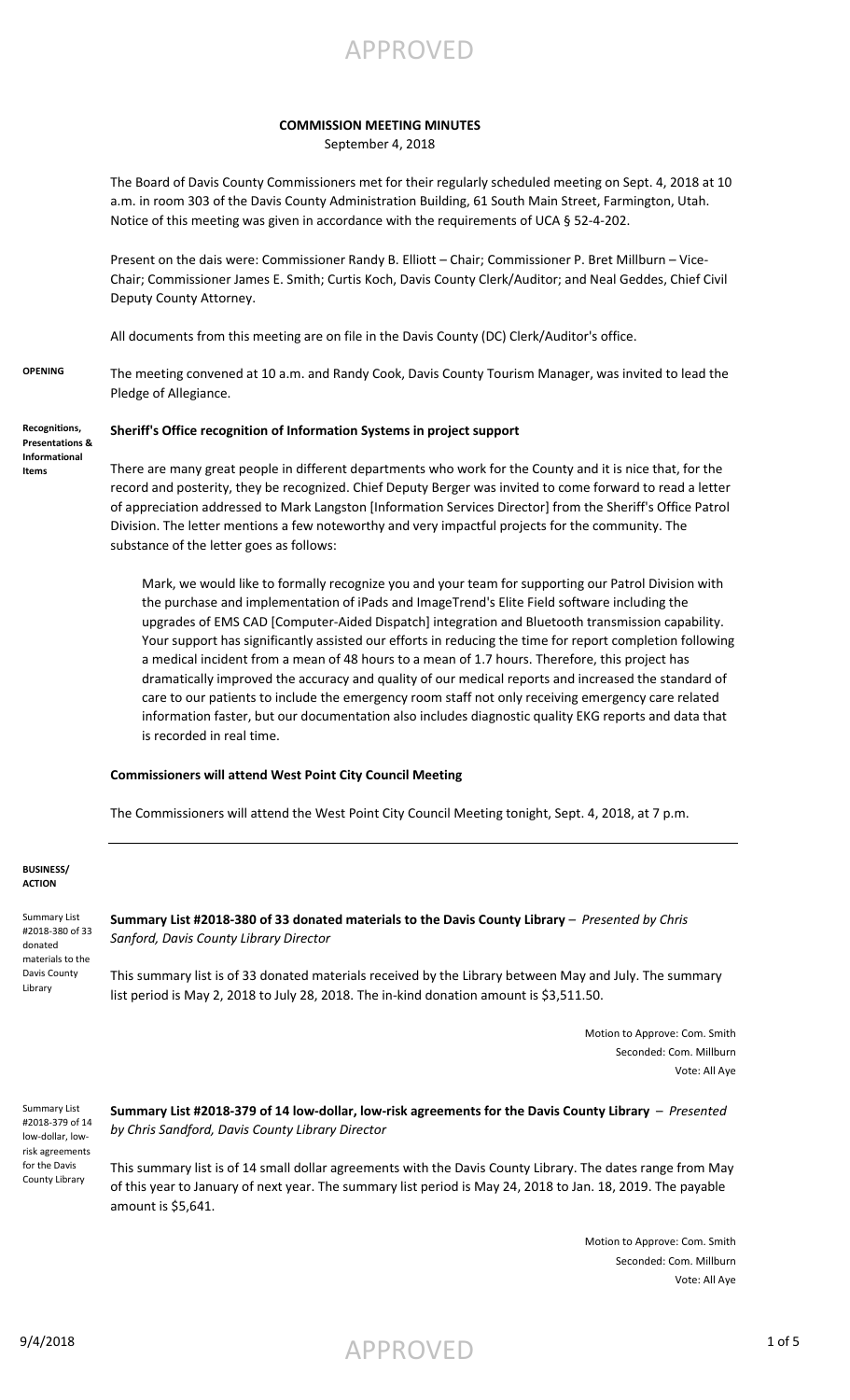Agreement #2018-381 with Tech Connect for three-year maintenance of the UPS

**Agreement #2018-381 with Tech Connect for a three-year maintenance of the Liebert Npower 80kva Uninterrupted Power Supply (UPS)** – *Presented by Mark Langston, Davis County Information Systems Director*

Mark first thanked the Sheriff's Office for the recognition. He also complimented the Sheriff's Office on how hard they work.

This three-year agreement is with Tech Connect to maintain the Administration Building's UPS system which, in the event of a power loss, would keep the core systems running until the backup generator can be turned on. This also locks in the price for the next three years. The contract period is Aug. 16, 2018 to Aug. 15, 2021. The total payable contract amount is \$3,300.

> Motion to Approve: Com. Smith Seconded: Com. Millburn Vote: All Aye

MOU #2018- 275-A for the coop funding award for the 2018-19 Winter Ski Promotional Campaign

**Memo of Understanding #2018-275-A with Utah Office of Tourism for the co-op funding award for the 2018-19 Winter Ski Promotional Campaign** – *Presented by Randy Cook, Davis County Tourism Manager*

This memo is between Davis County and the Utah Office of Tourism for traditional co-op funding. Roughly two months ago, the County applied for this funding requesting \$30,000. The Utah Office of Tourism awarded the County \$22,400 to be used specifically for out-of-state marketing as part of the Winter Ski Promotional Campaign. Although Davis County does not have a ski resort in its border, many of the hotels and businesses are impacted by the ski season. Davis County is advertised, primarily along the West Coast, as a base camp for skiing and many other winter activities which brings in more tax and tourism revenue to the County. Last year there was a 33 percent increase, compared to previous years' first quarter, in the tax and tourism revenue that is attributed to this marketing effort . The contract period is Sept. 1, 2018 to April 15, 2019. The receivable contract amount is \$22,400 with Davis County matching \$37,600.

> Motion to Approve: Com. Millburn Seconded: Com. Smith Vote: All Aye

Amendment #2015-34-E to increase funding for TB Control and to replace Attachment A

**Amendment #2015-34-E with Utah Department of Health to increase funding for Tuberculosis (TB) Control and to replace Attachment A** – *Presented by Brian Hatch, Davis County Health Department Director*

Every quarter, the Utah Department of Health gives out a portion of the total funding to the TB Control Program. This amendment reflects that update along with the corresponding attachment. The contract period is July 1, 2018 to June 30, 2019. The receivable amendment increase is \$2,791.50.

> Motion to Approve: Com. Smith Seconded: Com. Millburn Vote: All Aye

Subgrantee Agreement #2018-382 with Safe Harbor for SSBG funding

**Subgrantee Agreement #2018-382 with Safe Harbor for a Social Services Block Grant (SSBG) funding operational expenses for the Crisis Centers outreach and aftercare programs** – *Presented by Tony Zambrana, Davis County Grant Auditor*

This agreement has already been reviewed, vetted, and approved by the proper channels and now needs to be formally approved by the Commission. Safe Harbor assists victims of domestic violence and this agreement is specifically for the operating expenses of their Crisis Center outreach and aftercare programs. Safe Harbor is required to match 25 percent, in this case \$7,500, of what the County pays. The contract period is July 1, 2018 to June 30, 2019. The payable contract amount is \$30,000.

> Motion to Approve: Com. Millburn Seconded: Com. Smith Vote: All Aye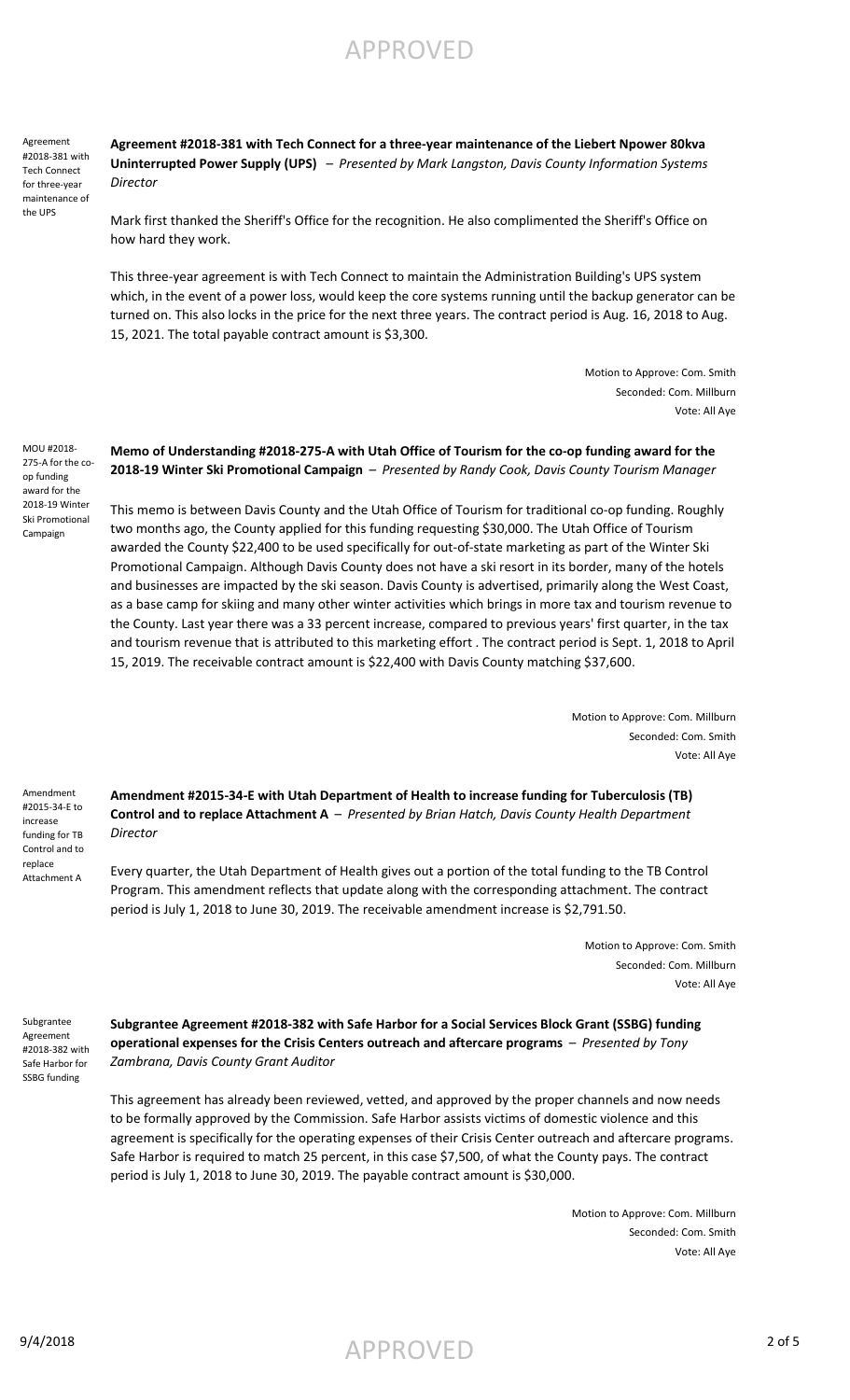Subgrantee Agreement #2018-383 with South Davis Recovery Club for SSBG funding

**Subgrantee Agreement #2018-383 with South Davis Recovery Club for a Social Services Block Grant (SSBG) funding operational expenses for the Don's Kitchen Program** – *Presented by Tony Zambrana, Davis County Grant Auditor*

This agreement has already been reviewed, vetted, and approved by the proper channels and now needs to be formally approved by the Commission. The South Davis Recovery Club is a non-profit organization that assists those with a drug addiction. Specifically, this funding will be used for the operational expenses of the kitchen which is open to individuals who attend the classes provided by the Recovery Club. The Club is required to match \$1,000 of the funding. The contract period is July 1, 2018 to June 30, 2019. The payable contract amount is \$4,000.

> Motion to Approve: Com. Millburn Seconded: Com. Smith Vote: All Aye

Summary List #2018-384 of 20 low-dollar, lowrisk agreements for rental space at the Legacy Events Center

### **Summary List #2018-384 of 20 low-dollar, low-risk agreements for rental space at the Legacy Events Center** – *Presented by Dave Hansen, Davis County Legacy Events Center Director*

This summary list of 20 low-dollar, low-risk agreements includes parties, soccer, karate, Miracle Runs, and the Pumpkin Palooza. The Pumpkin Palooza is not a pumpkin launching event but is a Fall/Halloween festival where the kids are entertained while the parents visit vendors. The contract period is June 29, 2018 [May 7, 2018] to July 14, 2019. The total receivable amount is \$10,805.

> Motion to Approve: Com. Smith Seconded: Com. Millburn Vote: All Aye

Summary List #2018-385 of 12 low-dollar, lowrisk post-2018 Davis County Fair agreements

**Summary List #2018-385 of 12 low-dollar, low-risk post-2018 Davis County Fair agreements** – *Presented by Stephanie Davis, Davis County Events Coordinator*

This summary list consists of 12 low-dollar, low-risk contracts that were signed the week of, or right before, the Davis County Fair. As such, the summary list was unable to be presented to the Commission until now. This particular list includes low-dollar entertainers, commercial vendors, and food vendors. The contract period is Aug. 1, 2018 to Aug. 18, 2018. The total receivable amount is \$3,970.08.

> Motion to Approve: Com. Millburn Seconded: Com. Smith Vote: All Aye

The Commission asked if there had been feedback from the vendors on the crowd size. Stephanie said that, for the most part, none of the vendors had complaints. The attendance count was comparable to last year and this year also had the largest rodeo attendance on Saturday night. The parking numbers are also back and while they are smaller than last year's count, the parking services said many people parked at Station Park and walked over.

Summary List #2018-386 of eight low-dollar, low-risk post-2018 Davis County Fair agreements

#### **Summary List #2018-386 of eight low-dollar, low-risk post-2018 Davis County Fair agreements** – *Presented by Stephanie Davis, Davis County Events Coordinator*

This summary list of eight low-dollar agreements include some advertisers and some last minute main stage entertainers who signed up the week of the Fair. The contract period is May 30, 2018 to Aug. 21, 2018. The total payable amount is \$3, 405.

> Motion to Approve: Com. Millburn Seconded: Com. Smith Vote: All Aye

A final report on the Fair will be presented to the Commission when all the statistics are gathered.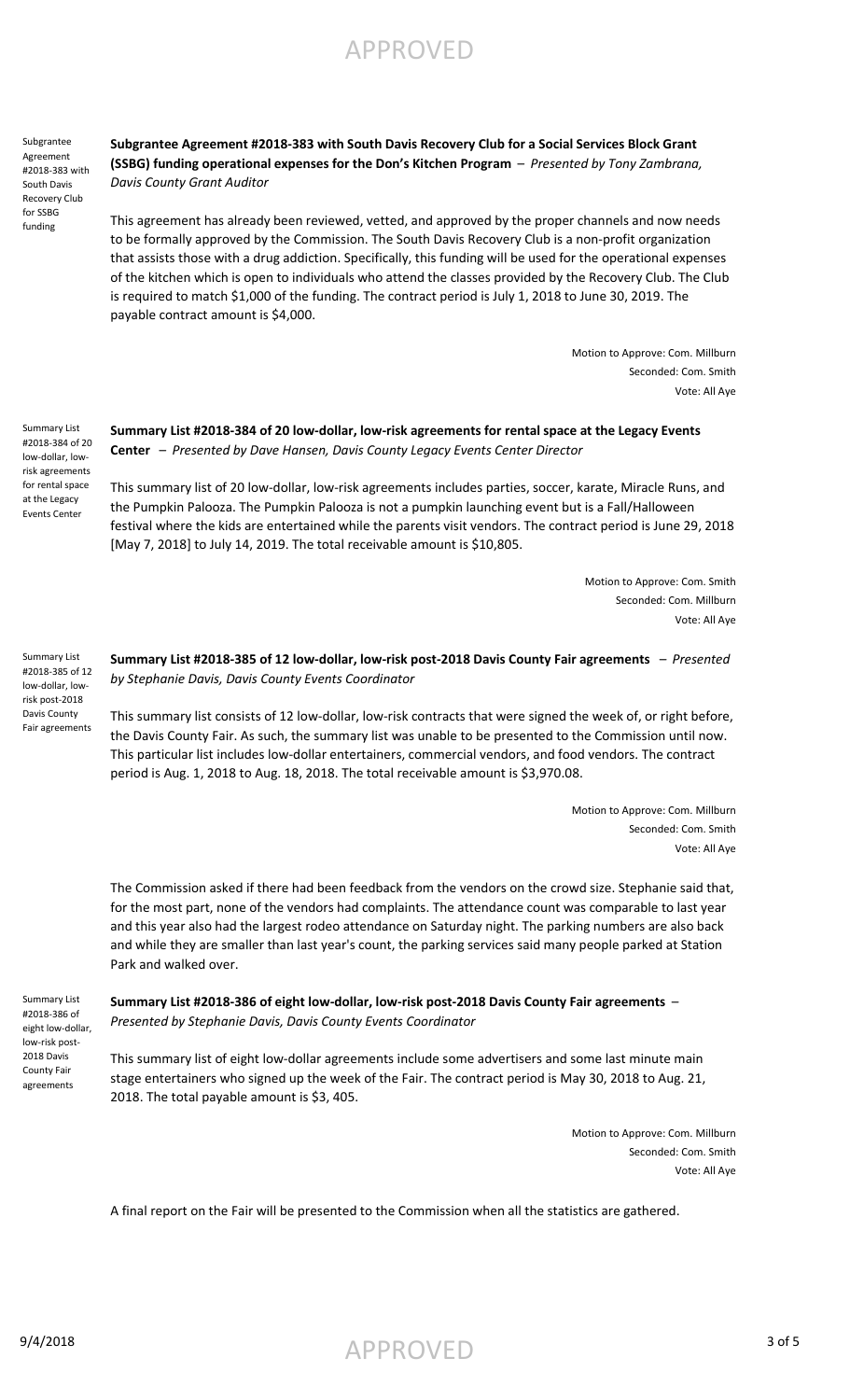Commissioner Millburn moved to recess to Board of Equalization. Commissioner Smith seconded the motion. All voted aye.

|                                               | COMMISSIONER TWINDUM MOVEU TO FECESS TO DOBTU OF EQUARZATION. COMMISSIONER SMITHT SECONDEU THE MOTION. AN VOTEU AVE                                                                                                                                                                                                                                |
|-----------------------------------------------|----------------------------------------------------------------------------------------------------------------------------------------------------------------------------------------------------------------------------------------------------------------------------------------------------------------------------------------------------|
| <b>BOARD OF</b><br><b>EQUALIZATION</b>        |                                                                                                                                                                                                                                                                                                                                                    |
| Property Tax<br>Register                      | Property Tax Register matters were presented by Curtis Koch, Davis County Clerk/Auditor.                                                                                                                                                                                                                                                           |
|                                               | Under Auditor adjustments, there were various recommended approved appeals, various no change in<br>value appeals, and one appeal dismissed for lack of evidence. Under Abatements, there were nine veteran<br>tax exemption abatements for 2017. Under Assessor Correction adjustments, was a report detailing<br>assessor initiated corrections. |
|                                               | Motion to Approve: Com. Millburn                                                                                                                                                                                                                                                                                                                   |
|                                               | Seconded: Com. Smith                                                                                                                                                                                                                                                                                                                               |
|                                               | Vote: All Aye                                                                                                                                                                                                                                                                                                                                      |
|                                               | Commissioner Millburn moved to reconvene Commission meeting. Commissioner Smith seconded the motion. All voted aye.                                                                                                                                                                                                                                |
| <b>CONSENT ITEMS</b>                          |                                                                                                                                                                                                                                                                                                                                                    |
| <b>Check Registers</b>                        | <b>Check Registers</b>                                                                                                                                                                                                                                                                                                                             |
|                                               | Check Registers were approved.                                                                                                                                                                                                                                                                                                                     |
|                                               | Motion to Approve: Com. Smith                                                                                                                                                                                                                                                                                                                      |
|                                               | Seconded: Com. Millburn                                                                                                                                                                                                                                                                                                                            |
|                                               | Vote: All Aye                                                                                                                                                                                                                                                                                                                                      |
| Indigent<br>Hardship<br>Abatement<br>Register | <b>Indigent Hardship Abatement Register</b>                                                                                                                                                                                                                                                                                                        |
|                                               | The Indigent Hardship Abatement Register for Katelyn and Preston Alvey was presented for denial.                                                                                                                                                                                                                                                   |
|                                               | Motion to Deny: Com. Smith<br>Seconded: Com. Millburn                                                                                                                                                                                                                                                                                              |
|                                               | Vote: All Aye                                                                                                                                                                                                                                                                                                                                      |
|                                               | The Indigent Hardship Abatement Register for the following names were presented for approval:                                                                                                                                                                                                                                                      |
|                                               | Cathy Barlow                                                                                                                                                                                                                                                                                                                                       |
|                                               | Motion to Approve: Com. Smith                                                                                                                                                                                                                                                                                                                      |
|                                               | Seconded: Com. Millburn                                                                                                                                                                                                                                                                                                                            |
|                                               | Vote: All Aye                                                                                                                                                                                                                                                                                                                                      |
|                                               | Ofelia R. Garcia                                                                                                                                                                                                                                                                                                                                   |
|                                               |                                                                                                                                                                                                                                                                                                                                                    |
|                                               | Motion to Approve: Com. Smith<br>Seconded: Com. Millburn                                                                                                                                                                                                                                                                                           |
|                                               | Vote: All Aye                                                                                                                                                                                                                                                                                                                                      |
|                                               | Elizabeth C. McGahee                                                                                                                                                                                                                                                                                                                               |
|                                               |                                                                                                                                                                                                                                                                                                                                                    |
|                                               | Motion to Approve: Com. Smith                                                                                                                                                                                                                                                                                                                      |
|                                               | Seconded: Com. Millburn<br>Vote: All Aye                                                                                                                                                                                                                                                                                                           |
|                                               |                                                                                                                                                                                                                                                                                                                                                    |